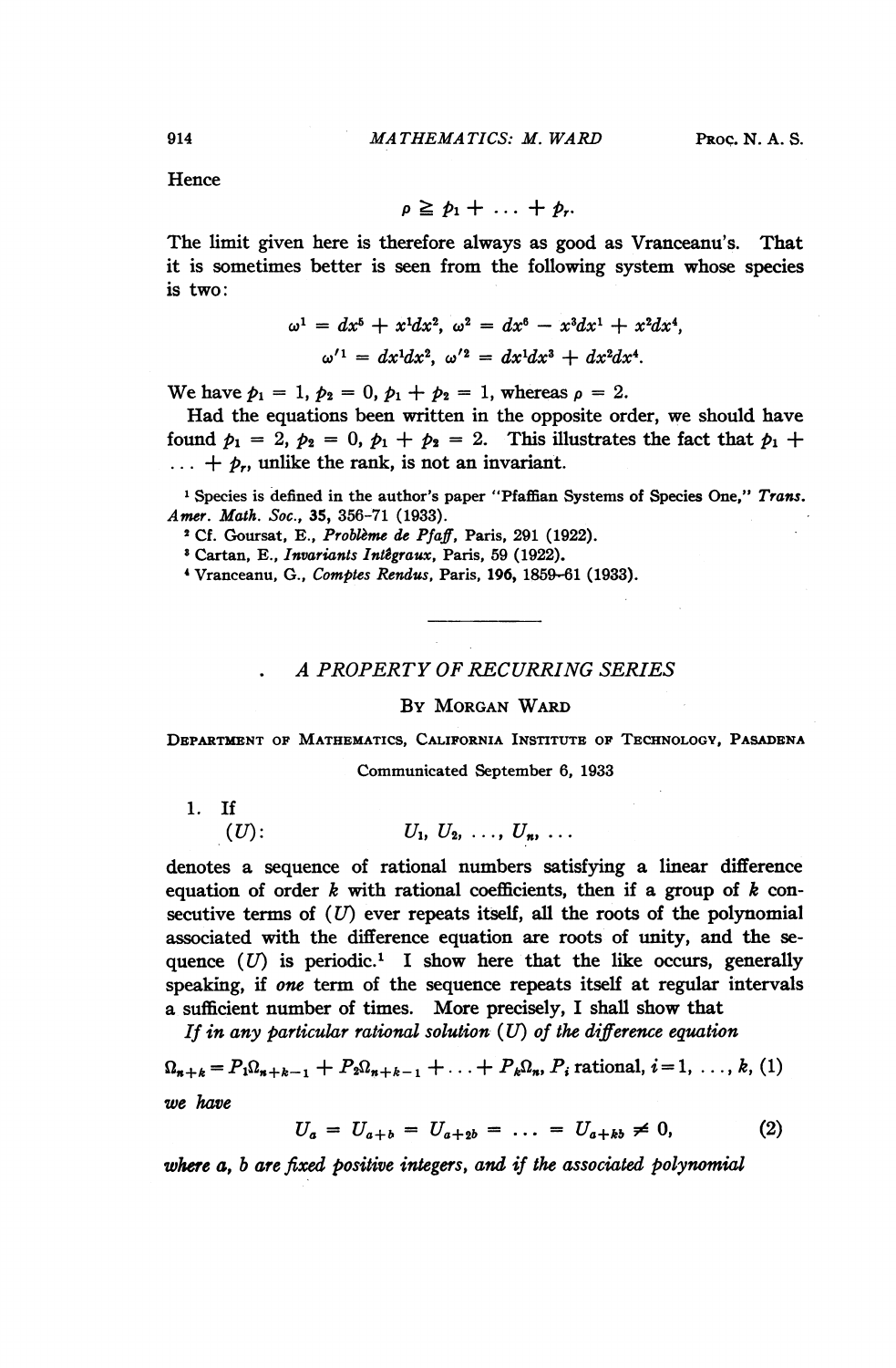$$
x^{k} - P_{1}x^{k-1} - P_{2}x^{k-2} - \ldots - P_{k} \qquad (3)
$$

is irreducible in the field of rationals, then the polynomial is cydotomic, and every solution of the difference equation is periodic.

2. The necessity for the restrictive hypotheses of the theorem is shown by the following two examples.

For the difference equation  $\Omega_{n+3} = \Omega_{n+2} + 4\Omega_{n+1} - 4\Omega_n$  the associated polynomial  $x^3 - x^2 - 4x + 4$  factors into  $(x - 1)(x - 2)(x + 2)$ . Therefore, if c is any rational number  $\neq 0$ , the particular solution  $U_n = 2^n +$  $(-2)^n + c1^n$  has all terms with odd subscripts equal to c.

On the other hand, for the difference equation  $\Omega_{n+4} = \Omega_{n+2} + \Omega_n$ , the associated polynomial  $x^4 - x^2 - 1$  is irreducible and not cyclotomic, while any particular solution (U) with  $U_2 = U_4 = 0$  has all terms with even subscripts equal to zero.

3. The theorem itself may be proved as follows. Let  $\alpha_1, \alpha_2, \ldots,$  $\alpha_k$  be the roots of the polynomial (2). Then  $U_n$  is of the form

$$
U_n = A_1 \alpha_1^n + A_2 \alpha_2^n + \ldots + A_n \alpha_k^n
$$

where the  $A_i$  are fixed non-vanishing algebraic numbers. If the common rational value of  $U_a$ ,  $U_{a+b}$ , ...,  $U_{a+kb}$  in (2) is denoted by c, we have then  $k + 1$  homogeneous linear equations in  $A_1 \alpha_1^a, \ldots, A_k \alpha_k^a$  and c:

$$
(A_1\alpha_1^a)\alpha_1^{rb} + (A_2\alpha_2^a)\alpha_2^{rb} + \ldots + (A_k\alpha_k^a)\alpha_k^{rb} - c = 0, r = 0, 1, \ldots, k.
$$
 (4)

Since  $c \neq 0$ , the determinant of this system must vanish. But this determinant is of Vandermonde's type; we obtain, therefore

$$
V(\alpha_1^b, \alpha_2^b, \ldots, \alpha_k^b, 1) = \prod_{i \neq j} (\alpha_i^b - \alpha_j^b) \Pi(\alpha_i^b - 1) = 0.
$$

Hence for some *i*, *j*, we must have either  $\alpha_i^b = 1$  or  $\alpha_i^b = \alpha_j^b$ .

In the first case,  $\alpha_1^b = \alpha_2^b = \ldots = \alpha_k^b = 1$  for (3) was assumed irreducible. Therefore every root of (3) is a root of unity, and the theorem follows.

In the second case, on appealing again to the irreducibility of (3), we see that the  $b<sup>th</sup>$  powers of the roots of (3) can be grouped into m sets of  $l$  equal powers each, say

$$
\alpha_{r l+1}^b = \alpha_{r l+2}^b = \ldots = \alpha_{r l+l}^b = \zeta_{r+1}, r = 0, 1, \ldots, m-1, ml = k,
$$

where  $\zeta_1, \zeta_2, \ldots, \zeta_m$  are distinct algebraic numbers.

If  $m = 1$ ,  $\zeta_1$  is rational, and on comparing  $U_a$  and  $U_{a+b}$ , we see that  $\zeta_1$ is unity, giving the first case again. The assumption that  $m > 1$  leads to a contradiction. For then we obtain from (4) the equations

$$
(A_1\alpha_1^a + \ldots + A_l\alpha_l^a) \zeta_1^r + (A_{l+1}\alpha_{l+1}^a + \ldots + A_{2l}\alpha_{2l}^a) \zeta_2^r + \ldots - c = 0, \r = 0, 1, \ldots, m.
$$